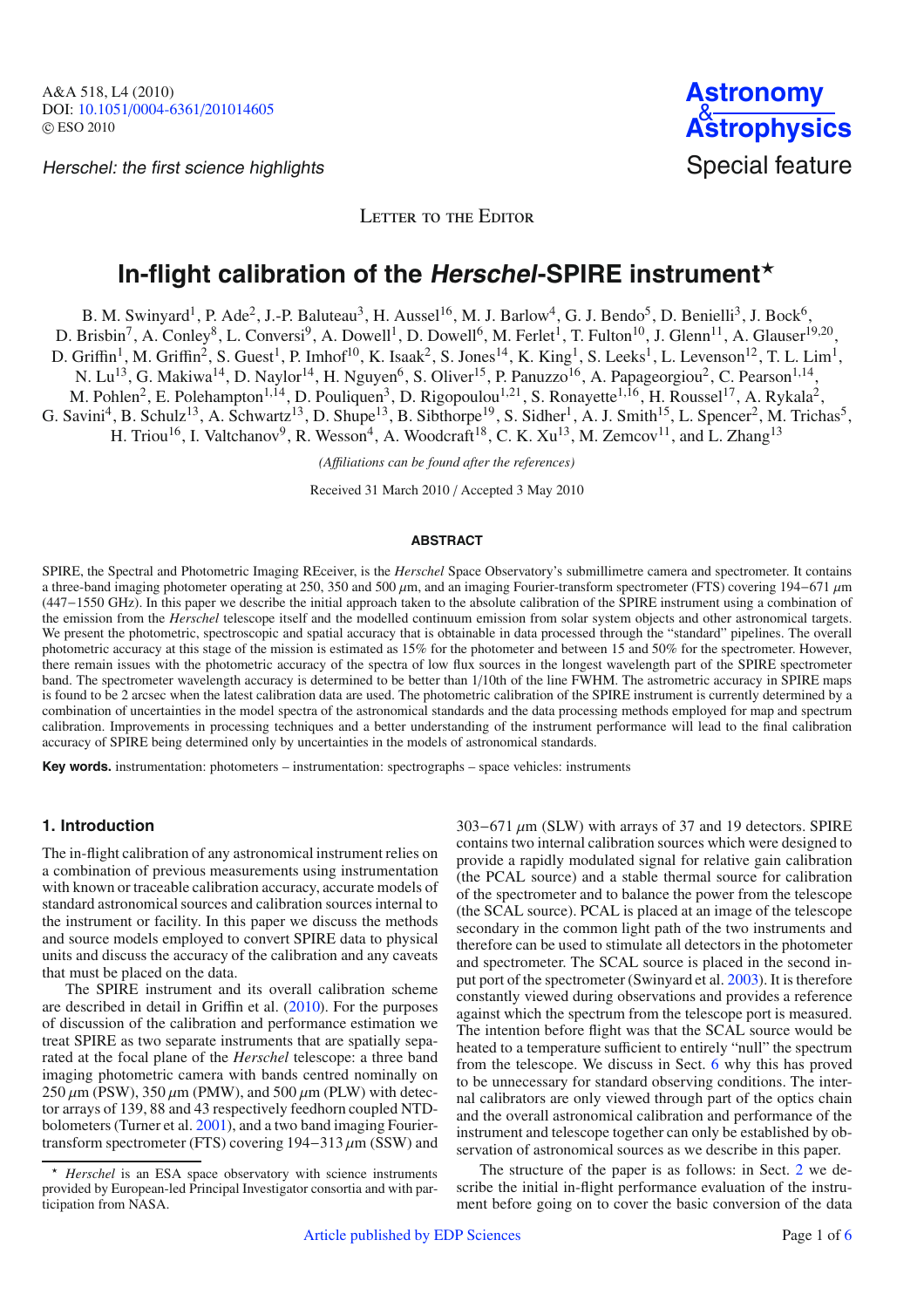from digital encoder values to physical units for the detectors, the beam steering mirror (BSM) and the spectrometer mechanism (SMEC) in Sect. [3.](#page-1-1) In Sect. [4](#page-1-2) we describe the characterisation of the time response of the photometer bolometers using ionising radiation hits and in Sects. [5](#page-2-0) and [6](#page-3-0) we discuss how the photometric calibration was established for the photometer and spectrometer. In Sect. [7](#page-3-1) we present the results of comparing SPIRE observations to solar system objects with known or well constrained model flux densities. The beamsize and astrometric accuracy are discussed in Sect. [8](#page-3-2) and the wavelength accuracy in Sect. [9.](#page-4-0) We summarise the present calibration status of SPIRE and draw some conclusions for future calibration activities in Sect. [10.](#page-4-1)

# <span id="page-1-0"></span>**2. Initial performance evaluation**

The initial performance verification and comparison between inflight and ground performance was carried out using the PCAL source whilst the *Herschel* cryostat lid was closed. This allowed a direct measurement of the detector response under conditions similar to those seen during ground testing. The response measured using PCAL before opening of the cryostat lid showed a close correlation between ground and flight in all detector channels in both the photometer and spectrometer. The overall inflight measurement showed a slightly higher response in all arrays as the bolometers are approximately 10 mK colder in flight than during spacecraft level ground tests. The time response of the detector channels is a combination of the thermal response of the bolometers and the low pass filters in the readout electronics. In the photometer channels the time response is dominated by the low pass filters which have a nominal 5 Hz 3 dB cut off. Here the PCAL flashes, which have switch-on time constant of 90 ms and a switch-off time constant of 50 ms, can be used to make a first order assessment of the response of the system and look for anomalous behaviour. This test is not possible for the faster (25 Hz) spectrometer filters and bolometers although analysis of the interferograms does provide a first order check. This is achieved by measuring the difference in recorded position of the peak in signal at zero path difference when the spectrometer mechanism is scanned in its "forward" and "reverse" directions. In both the photometer and spectrometer all channels that were working nominally before flight showed the same or similar time response. A more detailed investigation of the photometer time response was carried out using an analysis of ionising radiation glitches and is discussed in Sect. [4.](#page-1-2)

Once the lid was opened we were able to observe both astronomical sources with known or well constrained model flux densities and the emission from the *Herschel* telescope. The telescope primary and secondary mirror temperatures are measured using several thermistors with a notional 0.1% accuracy. This, in addition to measurements of the mirror emissivity (Fischer et al. [2004\)](#page-5-4), allows us to model the direct emission from the telescope which fills the field of view of all detectors. By varying the electrical power applied to the bolometers through changing the bias voltage – i.e. taking a so called "loadcurve" – it is possible to make a direct estimate of the optical power absorbed by the bolometer. Comparing this measurement to the expected absorbed power using the modelled and ground based measurement of the instrument throughput and transmission showed that a) there is little or no straylight in the SPIRE beam due to sources on the satellite and b) that the instrument throughput and transmission are as good or better than expected before flight in both the photometer and spectrometer.

To assess the optical performance of the system and to calibrate the response of the photometer to point sources two separate types of scanned observations were carried out. The first takes a scan map observation using the standard astronomical observation template (AOT) of a point source of known or modelled flux density. In reconstructing the map from these data the time series from many different detectors in the array are combined to make a single image of the beam. The second approach was to scan a bright point source along the length of the array in a raster pattern with fine steps between the scan legs allowing the beam map, relative position and response of each individual bolometer to be determined. The results from both the photometer and spectrometer arrays confirmed that the beam sizes are as expected and that no significant change to the optical alignment of the instrument had occurred during launch. These measurements are discussed in further detail in Sect. [8.](#page-3-2)

# <span id="page-1-1"></span>**3. Data processing and calibration**

The data processing pipeline for the SPIRE photometer and spectrometer data are discussed in detail in Griffin et al. [\(2008\)](#page-5-5) and Fulton et al. [\(2008\)](#page-5-6). In this section we highlight those elements of the processing that require the application of calibration data and discuss the origin and accuracy of the applied conversion factors.

The basic conversion from digitised output from the SPIRE electronics to voltage (in the case of the detectors) or position (in the case of the BSM and SMEC) relies on the accurate measurement of the gains and offsets of the amplification chains and encoders in the SPIRE warm electronics. These were extensively tested during the ground calibration and again in flight. Fixed resistors mounted on the bolometer arrays were used to check the detector conditioning electronics gains and no change was found compared to the ground measurement. The values of the gains applied in pipeline processing can be assumed to much more accurate than the overall calibration based on astronomical flux densities and need not be considered in estimating the calibration accuracy.

The SMEC position encoder accuracy was tested by comparing the measured and expected frequencies of known lines (see Sect. [9\)](#page-4-0). The position encoder of the BSM has been recalibrated in flight by using it to move a bright point source across the field of view and using the known positions of the detectors (see Sect. [8\)](#page-3-2) to determine its position. Using this method, combined with an end to end optical model, we can determine the position of the BSM to within an equivalent of 0.5 arcsec on the sky, much better than the absolute pointing error of the *Herschel* satellite which is estimated as 2 arcsec (Pilbratt et al. [2010\)](#page-5-7).

#### <span id="page-1-2"></span>**4. Photometer bolometer time constants**

The basic time response of the photometer detector channels is dominated by the low pass filtering in the signal conditioning electronics which has been accurately modelled and verified during ground testing. However, the thermal response of the bolometers themselves has a second order effect that varies with bolometer temperature and it is important that this is understood as correcting for it is critical in both the astrometric and photometric accuracy achievable in SPIRE maps. The first assumption has been that the bolometer thermal response is represented by an "RC" type response characterised by a single time constant. Investigation into the presence of any slower bolometer time constants on scan map and spectrometer time domain data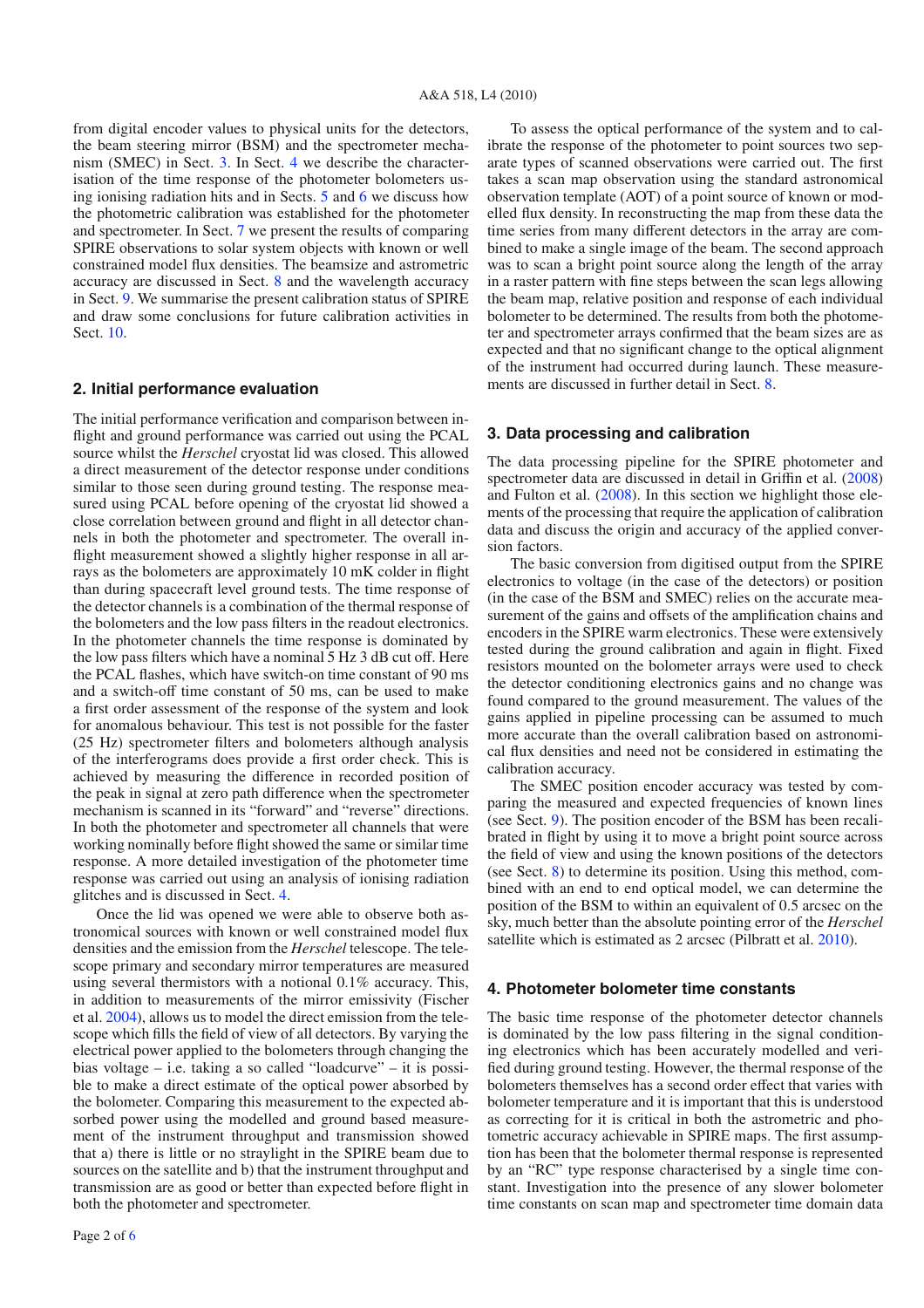<span id="page-2-1"></span>

[Fig. 1.](http://dexter.edpsciences.org/applet.php?DOI=10.1051/0004-6361/201014605&pdf_id=1) The average response of a photometer bolometer to an ionising radiation particle derived from the co-addition of many glitches (crosses) compared to the modelled impulse response of the electronics and bolometer with (red) and without (blue) a slow time response component (see text).

has so far revealed no evidence for a slow response to optical power and only the correction for a first order fast time response is currently being performed by the pipeline processing.

High energy particles hitting the bolometers cause signal glitches as the energy is absorbed and the temperature of the bolometer increases. The response to these glitches gives a direct measurement of the bolometer and electronics time constants. To measure the photometer bolometer time-constant the data from a large number of photometer glitches have been collected and compared to the theoretical impulse response modelled as a delta-function convolved with the photometer electronics and bolometer transfer functions. Applying this process to sets of individual (single event) glitches, reveals that the photometer glitch response for most photometer bolometers can be best described by a two-component transfer function, with a fast time constant  $\tau_1 \approx 6$  ms and a second slow component with a time constant of  $\tau_2 \approx 105$  ms and amplitude about 6.6% (Fig. [1\)](#page-2-1). A second type of common, concurrent glitches are also seen which are most likely due to interaction between particles and the bolometer array substrate. Applying the same process to these reveals that the common glitch response is best described by a first-order-only bolometer transfer function with a time constant of about 6 ms. This disparity in the system response between single-event and common glitches, and how this relates to the absence of any slow response to optical power, is not yet understood and is currently being investigated. The frequency response correction of both the electronics and the bolometers amounts to no more than 5% of the signal for standard scan map data and given our knowledge of the electronics and bolometers any uncertainties in this correction can, again, be safely ignored in the overall calibration uncertainty.

# <span id="page-2-0"></span>**5. Photometer photometric calibration**

The conversion from voltage to flux density in the photometer is based on the assumption that the small signal responsivity can be

<span id="page-2-3"></span>

<span id="page-2-2"></span>**[Fig. 2.](http://dexter.edpsciences.org/applet.php?DOI=10.1051/0004-6361/201014605&pdf_id=2)** An illustration of the basic method of photometric calibration. Here we plot the response to the internal calibrator  $(1/\Delta V_{\text{PCA}})$  versus the bolometer operating point voltage (*V*) as measured using flux densities ranging from dark sky to the peak of SgrA by pointing at different locations in the region of SgrA.

related to the bolometer operating point voltage nearly linearly i.e. that we can write the inverse responsivity in the form

$$
\frac{\mathrm{d}S}{\mathrm{d}V} = K_1 + \frac{K_2}{V - K_3} \tag{1}
$$

where *S* is the flux density,  $K_1, K_2, K_3$  are constants and *V* is the measured voltage across the bolometer.  $K_1$  is in units of Jy/V,  $K_2$  is in Jy and  $K_3$  is in *V*. Integrating this equation gives

$$
S = K_1(V - V_0) + K_2 \ln \frac{[V - K_3]}{[V_0 - K_3]}
$$
 (2)

where now  $V_0$  is another arbitrary constant that we chose to represent the bolometer voltage measured under a standard observing condition on a dark region of the sky. The various parameters have been determined from measurements in-flight using PCAL to measure the relative responsivity while viewing sources of different brightnesses in order to change the bolometer voltage.

The calibration curves were measured for each detector in two steps. First, the change in voltage  $\Delta V_{\text{PCA}}$  observed for PCAL flashes were measured when the telescope was pointed at regions of the sky with different flux densities ranging from dark sky to the peak of Sgr A (for the nominal voltage settings) or Sgr B2 (for the lower gain bright source mode settings). The plot of  $1/\Delta V_{\text{PCA}}$  versus *V* gives the unscaled version of Eq. [\(1\)](#page-2-2); an example is shown in Fig. [2](#page-2-3) where the telescope was pointed at the dark sky and different locations in the region of SgrA to vary the flux onto the detectors. The calibration curve itself is then scaled using data from observations in which Neptune (or a source calibrated using Neptune) is scanned across each detector in each array. The feedhorns and bolometers are not inherently sensitive to polarisation and any instrinsic polarisation in the calibration targets will have negligible effect on the overall photometric calibration.

The initial absolute calibration scale was set using the asteroid Ceres and a model of its submillimetre flux density based on the Standard Thermal Model (Lebofsky et al. [1986\)](#page-5-8). We have since observed Neptune and correction factors between the output of the photometer pipeline and the model of Neptune based on the work of Moreno [\(1998,](#page-5-9) [2010\)](#page-5-10) have been established (see Griffin et al. [2010\)](#page-5-0). We discuss the accuracy of the Moreno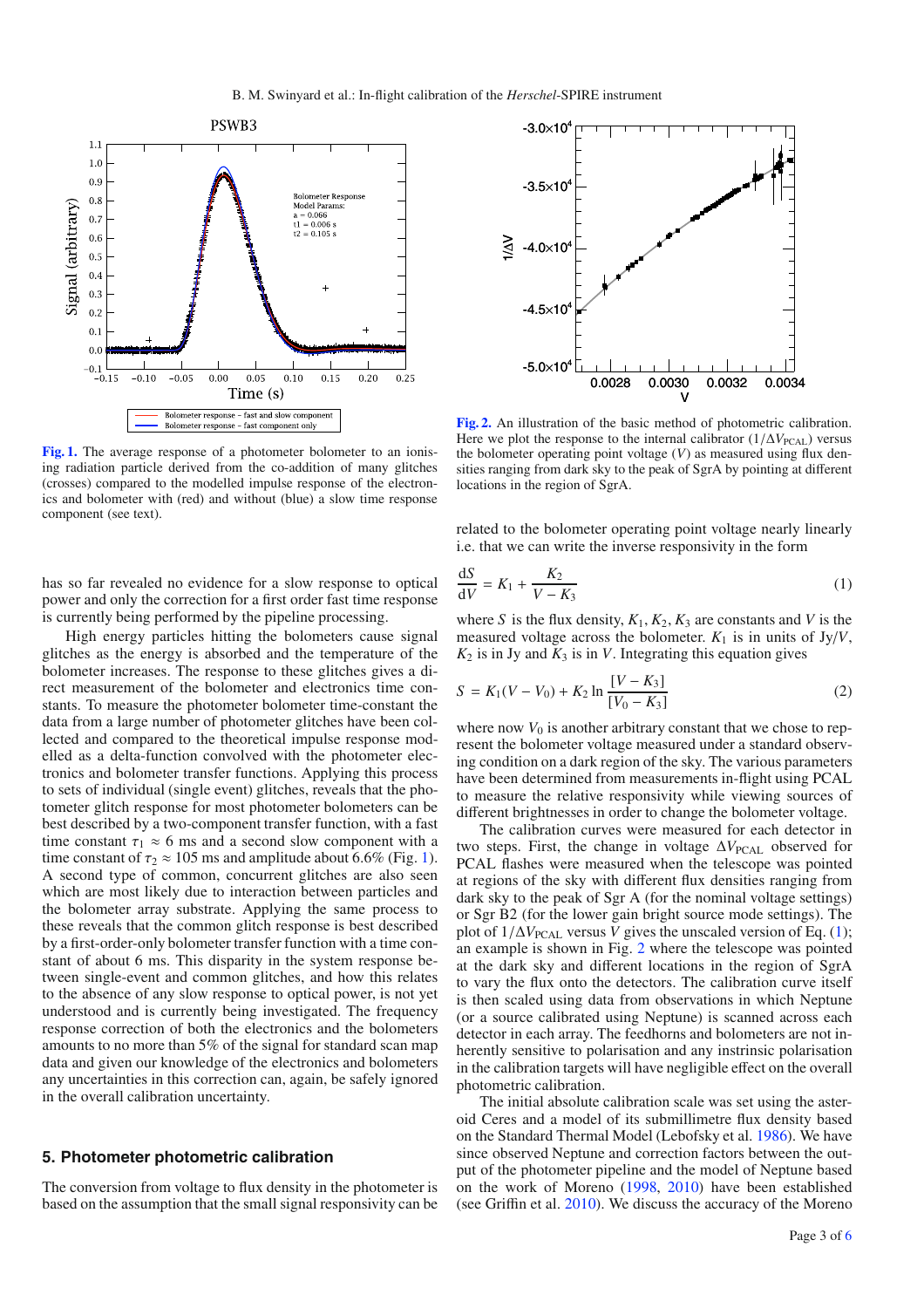model further in Sect. [7](#page-3-1) and the accuracy of the calibration constants in Sect. [10](#page-4-1) of the present paper.

# <span id="page-3-0"></span>**6. Spectrometer pipeline photometric calibration**

The calibration of the spectrometer follows a different method compared to the photometer. The signal that is measured by the spectrometer detectors is not a direct measurement of the flux density integrated over the passband as in the photometer but rather the Fourier component of the spectral content. Therefore Eq. [\(1\)](#page-2-2) is not directly applicable but an analogous equation can be used to correct for any non-linearity between absorbed power and bolometer voltage before transforming into the frequency domain. The parameters in this scheme are derived from a model response of the bolometer and have different values depending on the bolometer bias that is set.

Once a linearised timeline in volts has been obtained the signal versus optical path difference is calculated using the mechanism position and further corrections for phase error are made (see Fulton et al. [2008\)](#page-5-6). The source, telescope, SCAL and the instrument self emission are always measured together and it is necessary to subtract a reference interferogram taken on dark sky to obtain the source on its own. This difference interferogram is transformed into spectral space and finally converted to flux density using a relative spectral response function (RSRF). The RSRF is derived by taking the interferogram of an astronomical source with a well modelled continuum, subtracting the reference interferogram, transforming this into spectral space and dividing by a model of the source spectrum. In the present pipeline we use the asteroid Vesta as the calibration source with a continuum model provided by T. Mueller (Mueller & Lagerros [2002\)](#page-5-11).

Interferograms taken on Vesta, Neptune and Uranus showed that, with the SCAL source off, the signal at the central peak does not saturate, or at most only a few samples are saturated, once the detector bias is correctly set. The fact that we do not require SCAL to null the telescope emission is a consequence of the lower total emission from the telescope and straylight compared to the expected values used in the initial design of the SPIRE instrument. Given this, and that using SCAL adds to the photon noise in the measurement, we have decided not to use the SCAL source in routine observations. An additional benefit of this mode of operation is that, with SCAL off it, and the rest of the instrument, are at a temperature between 4.5 and 5 K and the thermal emission from these components is limited to frequencies only detectable in the SLW band.

The standard calibration for SPIRE spectra is based on a point source. An alternative calibration can be derived using the telescope which is appropriate for a source that entirely fills the detector field of view. A correction based on measurements of the spectrometer beam shape is required to convert from one to the other (see Sect. [7\)](#page-3-1). It should also be noted that instrument dependent spectral features in the passband of the spectrometer will change as a function of source extent.

#### <span id="page-3-1"></span>**7. Testing the astronomical models**

To test the accuracy of the models used for both the spectrometer and photometer we have derived the calibration using an alternative method where we use the telescope itself plus knowledge of the instrument throughput (see Sect. [8\)](#page-3-2). As discussed in Sect. [2](#page-1-0) the telescope is represented by a blackbody with a well known relative dependence between emissivity and wavelength even if the absolute overall emissivity may have an uncertainty

<span id="page-3-3"></span>

**[Fig. 3.](http://dexter.edpsciences.org/applet.php?DOI=10.1051/0004-6361/201014605&pdf_id=3)** The spectra of three solar system objects observed using the SPIRE Fourier-transform spectrometer. From bottom to top we plot Vesta, Neptune and Uranus. The conversion to flux density was achieved using the *Herschel* telescope as a calibration standard as described in the text. We plot the model spectra of the three sources from respectively Moreno [\(1998,](#page-5-9) [2010\)](#page-5-10) for Uranus and Neptune and Mueller [\(2002\)](#page-5-11) for Vesta. The Uranus model spectrum has been increased by 10 Jy at all wavelengths and the Vesta model has been multiplied by a factor of 1.2.

up to 30% (see Fischer et al. [2004\)](#page-5-4). We can therefore generate an RSRF from the measured telescope spectrum on dark sky and use this to calibrate the spectra obtained on Vesta, Neptune and Uranus and compare to the models to check for self consistency. The results together with continuum models are shown in Fig. [3.](#page-3-3) The basic comparison is with the Neptune model of Moreno which shows an excellent agreement across all wavelengths giving confidence in both the relative and absolute level of the telescope emissivity. The Uranus model shown is also that of Moreno, but here we have increased the continuum by 10 Jy at all frequencies to give a better fit to the spectrum calibrated from the telescope. Reapplying a calibration file derived from this model of Uranus to Neptune shows that the Neptune measurement agrees with the model to within 5−10% across the full SPIRE band. The Vesta model as provided by Mueller was shown to be 15−20% lower than the measurement calibrated using Neptune and so we have increased the model spectrum that is used in the derivation of the spectrometer pipeline calibration by 1.2. We discuss the accuracy of the pipeline derived spectra further in Sect. [10.](#page-4-1)

#### <span id="page-3-2"></span>**8. Beam and astrometric calibration**

#### 8.1. Photometer

The measurement of the beam size of the photometer has been discussed in Sect. [2.](#page-1-0) The average beam derived for the three arrays has a near Gaussian core with a width of 18.1, 25.2 and 36.6 arcsec respectively all with an uncertainty of  $\pm 5\%$ . However, the full PSF outside of this core has much structure due to the diffraction from the secondary mirror and its support structure and it is recommended to use equivalent beam areas of 501, 944 and 1924  $\arcsec^2$  respectively to calculate surface brightness when observing extended sources (SPIRE observers' manual [2010\)](#page-5-12). These values are quoted as the mean for all detectors in an array, there is some minor variation across the arrays as demonstrated in Fig. [4](#page-4-2) which shows the centroid positions and the relative beam sizes from a point source scanned across the PSW array. The variation in beam size has been found to vary by no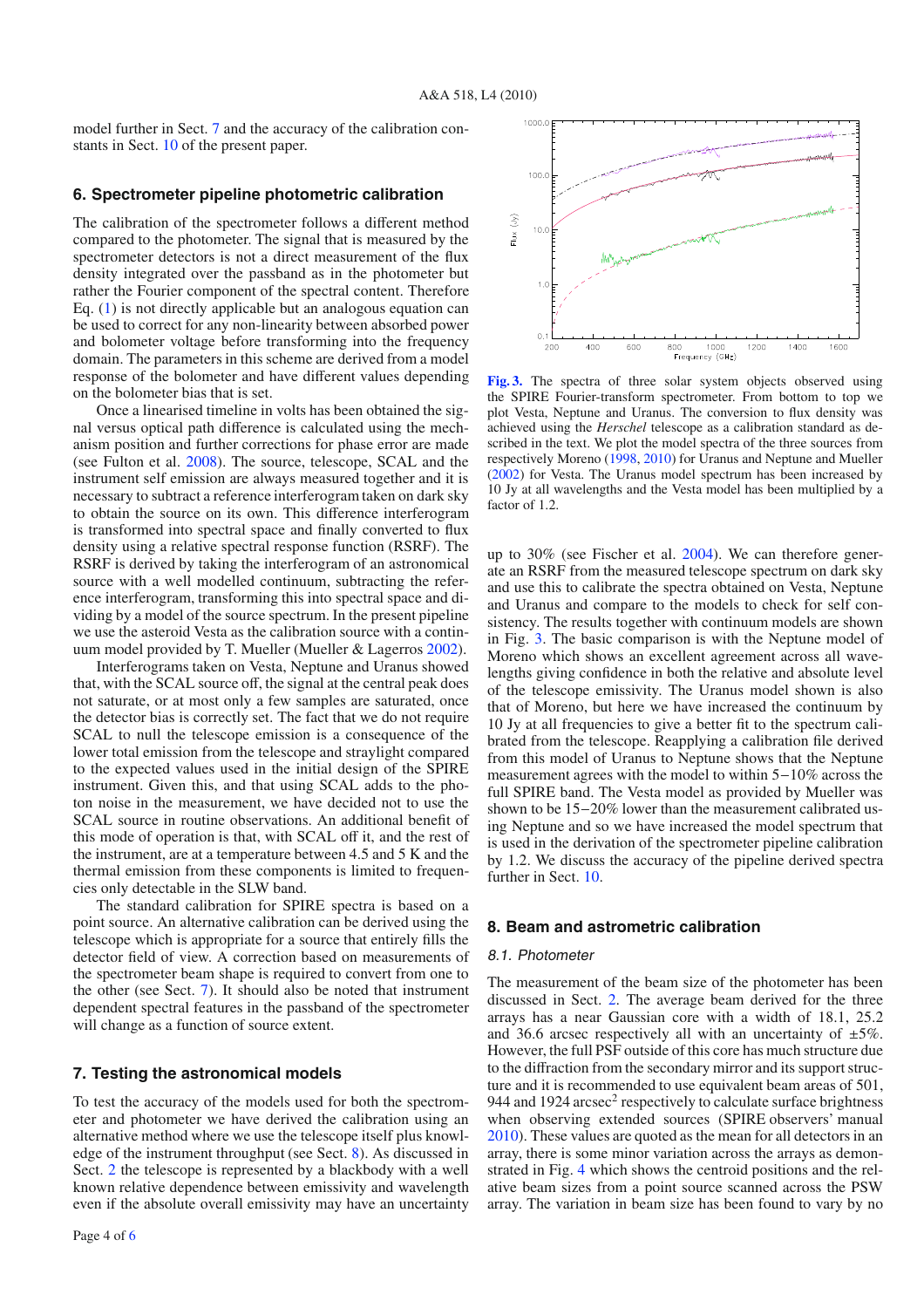<span id="page-4-2"></span>

**[Fig. 4.](http://dexter.edpsciences.org/applet.php?DOI=10.1051/0004-6361/201014605&pdf_id=4)** A representation of the position (centres of the circles) and beam size (radius of the circles) for the photometer PSW detector array. The missing circles indicate non-operational detectors.

more than 10% for the majority of detectors across any of the three arrays. In the example shown here the maximum and minimum beam sizes of the nominally operational detectors are 17.3 and 19.5 arcsec. The apparently large beamsizes in two of the detectors are caused by their very slow time response and these detectors are excluded from the map making. Measurement of the beam width versus wavelength within the bands is not possible in flight but characterisation was performed during ground test campaigns (Ferlet et al. [2008\)](#page-5-13).

The measured positions of the detectors in each array are folded into the map reconstruction algorithms together with the knowledge of the spacecraft pointing. Comparison between fields with sources seen at other wavelengths (mostly from *Spitzer* and radio catalogues) shows that, with the present knowledge and algorithms, the typical astrometric accuracy of SPIRE maps processed with the current version of the *Herschel* processing pipeline is around 4 arcsec. The cause of part of the inaccuracy has already been identified and subsequent versions of the pipeline have an astrometric accuracy of 2 arcsec or better. This should be compared to the telescope relative pointing error of 0.2 arcsec 1-sigma over 1 min and the spatial relative pointing error of 1.5 arcsec (Pilbratt et al. [2010\)](#page-5-7).

## 8.2. Spectrometer

The shape and extent of the beam in the spectrometer has been subject to much study (Ferlet et al. [2008\)](#page-5-13) both on the ground and in flight. The beam size versus frequency has been measured directly by taking medium resolution spectra on a point source of Neptune placed at different locations with respect to the central detectors by stepping the satellite position. The results are shown in Fig. [5.](#page-4-3) The highly structured nature of the variation in beam size with frequency is expected from the multi-moded feedhorns used for the spectrometer arrays. The beams are only Gaussian at the low frequency end of each band and methods for conversion between calibration valid for point and extended sources require further investigation.

# <span id="page-4-0"></span>**9. Wavelength calibration**

# 9.1. Photometer

The central wavelengths for the three photometer bands are derived from pre-flight measurements of the passbands of the detectors and the instrument optical filter chain (Spencer [2009;](#page-5-14)

<span id="page-4-3"></span>

**[Fig. 5.](http://dexter.edpsciences.org/applet.php?DOI=10.1051/0004-6361/201014605&pdf_id=5)** The measured spectrometer beam width as a function of wavenumber for the central detectors in the two arrays.

SPIRE observers' manual [2010\)](#page-5-12). As described in Griffin et al. [\(2010\)](#page-5-0) these are integrated over the waveband assuming a flat spectrum to give band centres at 250, 352 and 504  $\mu$ m. The edges of the bands as defined at 50% of the average in band transmission are 211−290  $\mu$ m (PSW), 297−405  $\mu$ m (PMW), and 409−611 μm (PLW). The filter profiles themselves are available as standard calibration products within the *Herschel* processing environment.

#### 9.2. Spectrometer

The accuracy of the wavelength calibration was derived from line fits to  $12$ CO lines in the spectra of 5 sources: Orion Bar, CRL618, NGC 7023, S106 and DR21. The spacecraft velocity and the source velocity were subtracted from the fitted line positions to give the residual velocity offset. Using this method we found a calibration accuracy within 1/10th of a resolution element across the spectrometer band as defined by the FWHM of the Sinc profile – i.e.  $1.207 \times 0.04$  cm<sup>-1</sup> – and that the average line centre offset was 27 km s−1. Much of this offset can be explained by the detailed physics of the interferometer (Spencer et al. [2010\)](#page-5-15) which is now understood and we expect that all instrumental offsets will be removed for all detectors across the field of view in future pipeline processing. The two spectrometer channels' transmission profiles fall rapidly at the edges and we define the trustworthy band edges for the central detectors of the two channels to be 14.9−33.0 cm−<sup>1</sup> and 32.0−51.5 cm−1. These edges vary somewhat depending on the position of detectors across the field of view but nowhere do they change by more than  $0.2 \text{ cm}^{-1}$ .

#### <span id="page-4-1"></span>**10. Discussion and conclusions**

The most significant part of calibrating an astronomical instrument is the accurate conversion from measured signal to source flux density. In this paper we have given an overview of how this is currently carried out for the *Herschel*-SPIRE instrument. We have demonstrated an inter-comparison between the models used for astronomical sources and the *Herschel* telescope emission spectrum that gives a final agreement between the Neptune model used as the primary calibration standard and our measured spectrum of between 5−10%.

The calibrator source model is only one component of the final uncertainty and we have tested the conversion parameters for the photometer Volts to Jy using a Monte Carlo approach